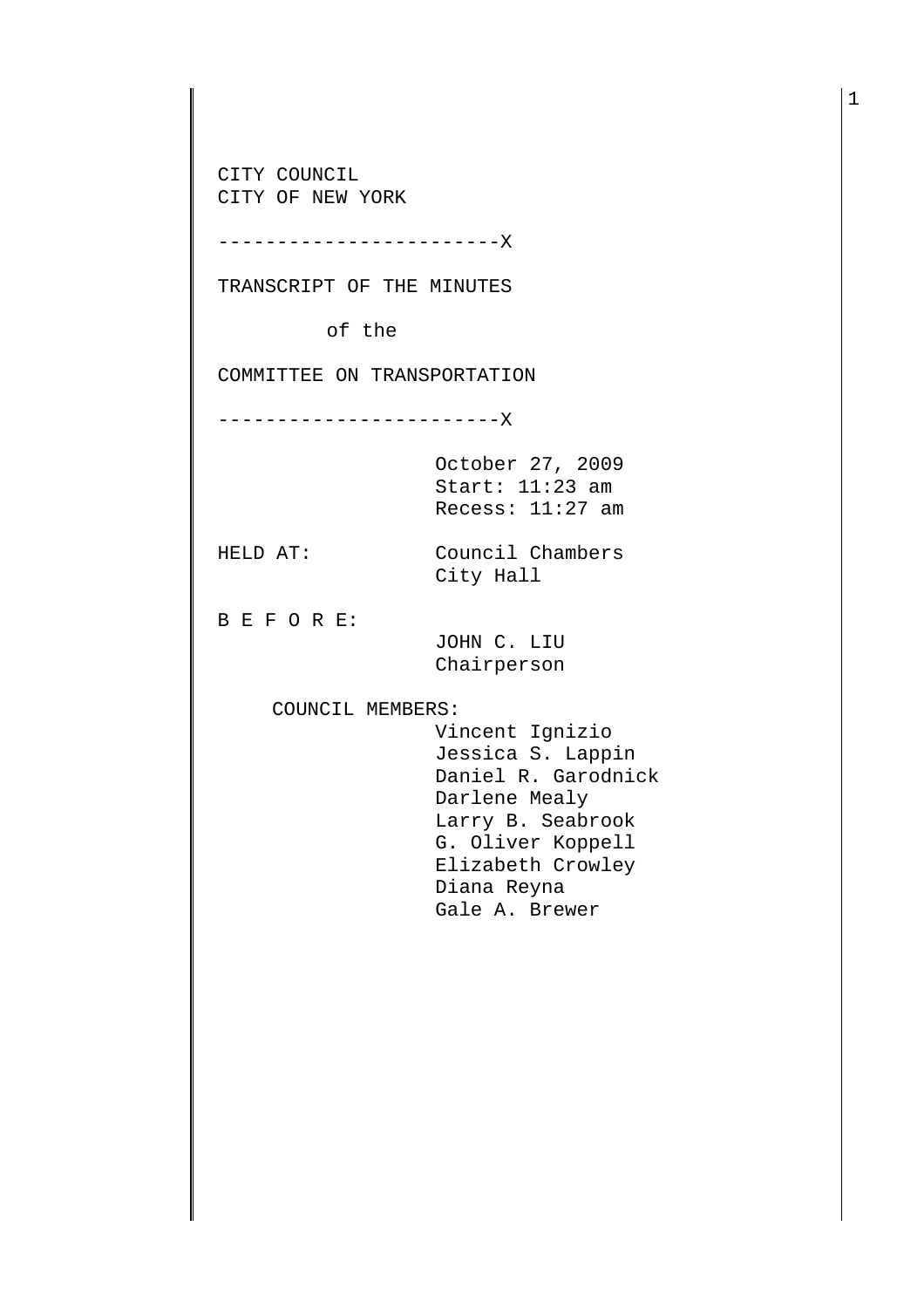| $\mathbf 1$    | $\overline{2}$<br>COMMITTEE ON TRANSPORTATION      |
|----------------|----------------------------------------------------|
| $\overline{2}$ | CHAIRPERSON LIU: Good morning,                     |
| 3              | welcome to today's hearing of the City Council's   |
| $\overline{4}$ | Committee on Transportation. My name's John Liu,   |
| 5              | I have the pleasure of Chairing this hearing.      |
| 6              | Today we've convened for the                       |
| 7              | purpose of voting on two bills. Proposed Intro     |
| 8              | number 947-A, introduced by Council Member         |
| $\mathsf 9$    | Elizabeth Crowley, would make it illegal to idle   |
| 10             | an unattended car for any amount of time and raise |
| 11             | the fine for such violations from \$5 to \$250.    |
| 12             | This law was prompted by two tragedies, one in     |
| 13             | Council Member Crowley's district where two people |
| 14             | were killed and one in Council Member Alan         |
| 15             | Gerson's district where two toddlers were          |
| 16             | tragically killed. Both tragedies were caused by   |
| 17             | unattended idling vehicles.                        |
| 18             | Proposed Intro number 1023-A,                      |
| 19             | introduced by Council Member Stewart, would        |
| 20             | require commuter vans to post a passenger bill of  |
| 21             | rights. This bill follows on a prior Council law   |
| 22             | that requires the posting of a passenger bill of   |
| 23             | rights in taxicabs and liveries.                   |
| 24             | These are common sense bills,                      |
| 25             | Council Member Crowley's bill will make all New    |
|                |                                                    |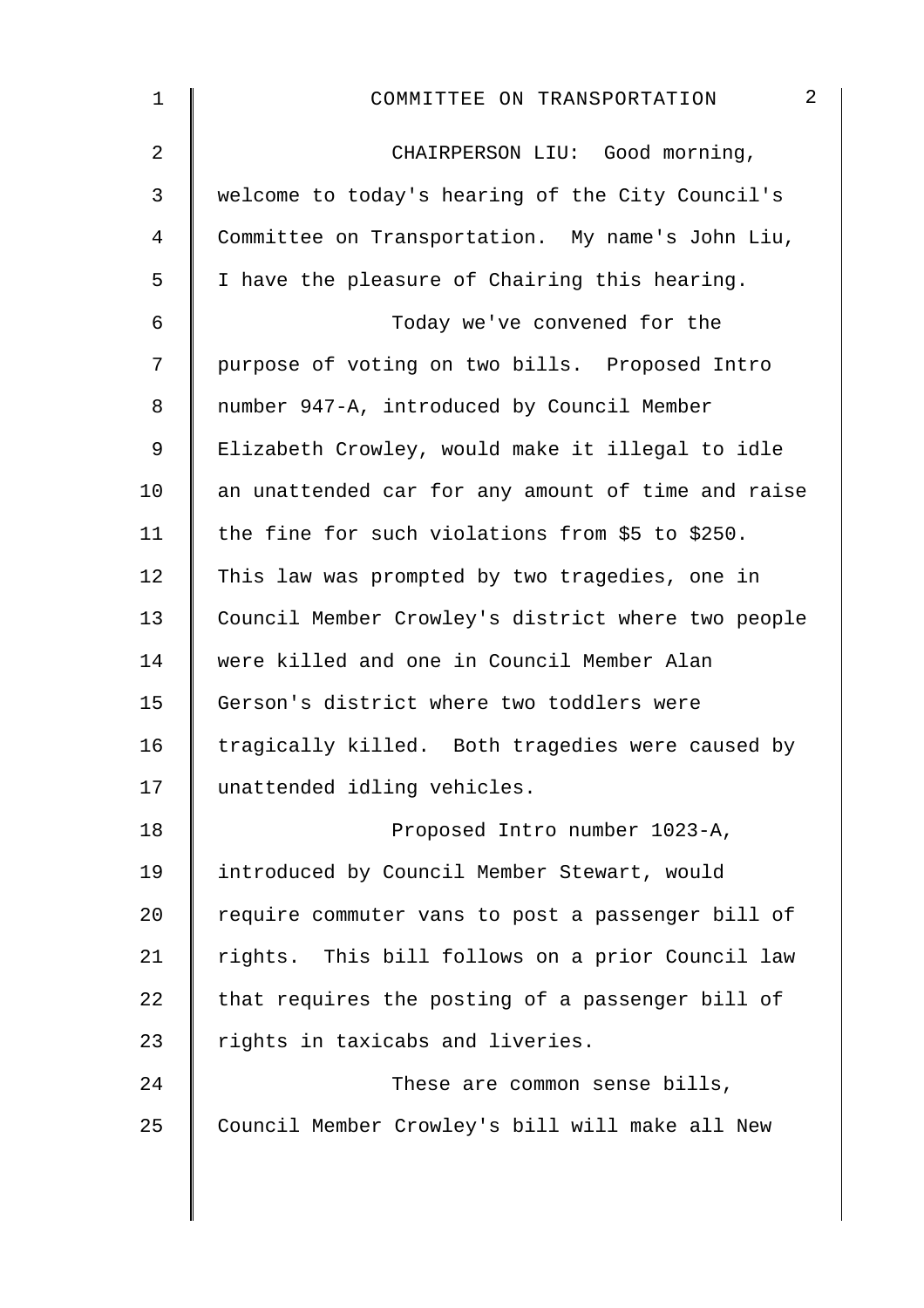| $\mathbf 1$    | $\mathfrak{Z}$<br>COMMITTEE ON TRANSPORTATION     |
|----------------|---------------------------------------------------|
| $\overline{2}$ | Yorkers safer, and Council Member Stewart's bill  |
| $\mathfrak{Z}$ | ensures that commuter van passengers understand   |
| 4              | their rights. I urge my fellow committee members  |
| 5              | to vote yes on these bills.                       |
| 6              | We are joined by Council Members                  |
| 7              | Vincent Ignizio of Staten Island, Jessica Lappin  |
| 8              | of Manhattan, Daniel Garodnick of Manhattan,      |
| 9              | Darlene Mealy of Brooklyn, Larry Seabrook of the  |
| 10             | Bronx, and Oliver Koppell of the Bronx.           |
| 11             | And I will turn the floor over to                 |
| 12             | Council Member Crowley for brief opening remarks. |
| 13             | COUNCIL MEMBER CROWLEY: Thank you,                |
| 14             | Chairman John Liu, for giving me the opportunity  |
| 15             | to speak on behalf of the idling bill, also known |
| 16             | as the Robert Ogle bill, which I believe will     |
| 17             | ultimately make New York City safer. Far too many |
| 18             | people carelessly leave their cars running and    |
| 19             | unattended. And when we saw recently with the     |
| 20             | tragedy not only in Middle Village, but the       |
| 21             | tragedy in Chinatown, we know that if people      |
| 22             | understand that there is a fine, a fine of \$250, |
| 23             | they may think twice of leaving their car running |
| 24             | and unattended, so I encourage my colleagues to   |
| 25             | vote yes on this. And I appreciate your support   |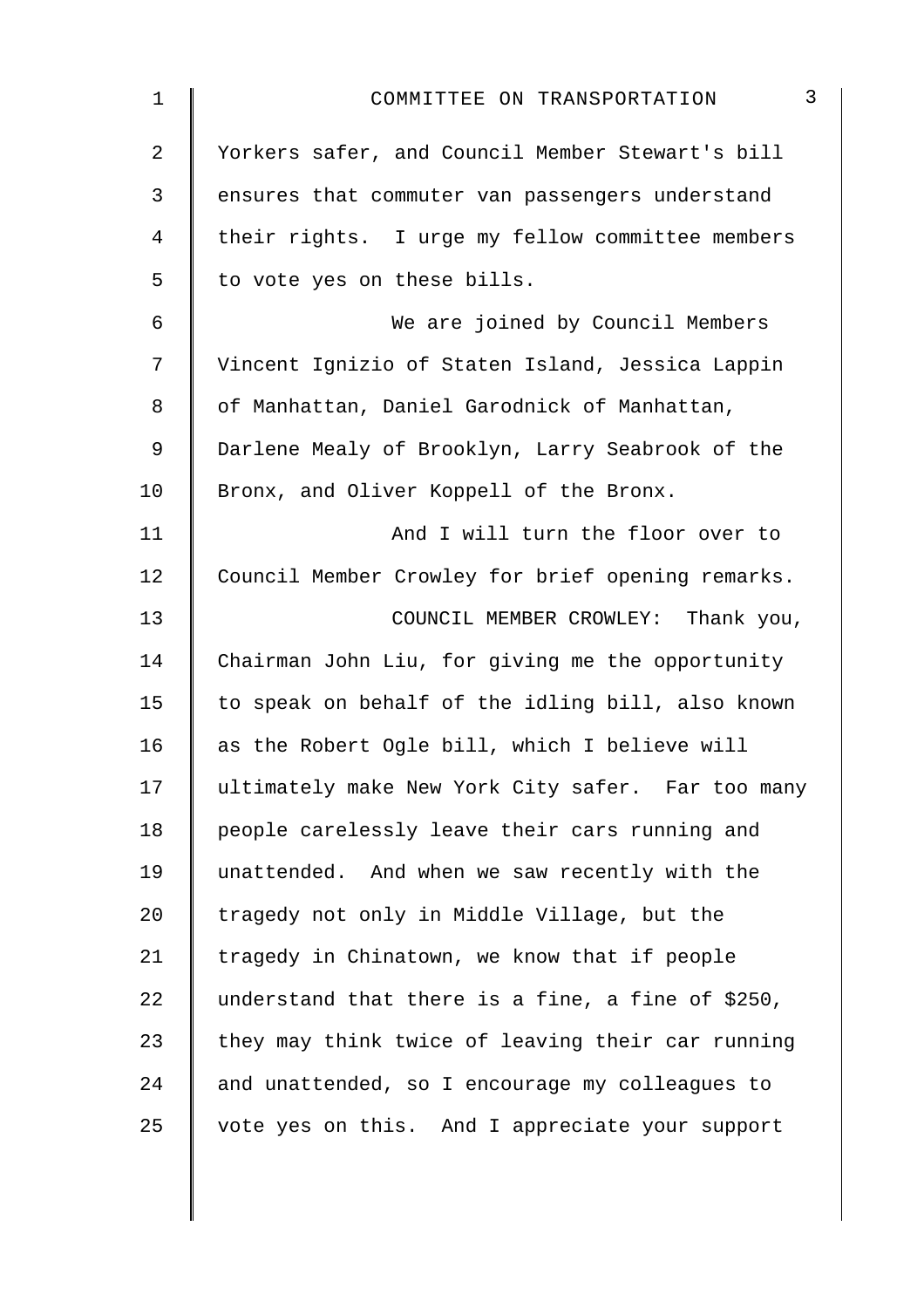| 1  | $\overline{4}$<br>COMMITTEE ON TRANSPORTATION      |
|----|----------------------------------------------------|
| 2  | as the Chairman. Thank you.                        |
| 3  | CHAIRPERSON LIU: Thank you very                    |
| 4  | much. And I want to thank the staff of the         |
| 5  | committee, Legislative Counsel Phil Hom,           |
| 6  | Legislative Counsel Rachel Cordero, Finance        |
| 7  | Analyst Chima Obichere, and a special intern       |
| 8  | [Pause] All right, I won't say it.                 |
| 9  | In any event, let me ask the Clerk                 |
| 10 | to call the roll and that would to be--well,       |
| 11 | please-- [Pause] Oh, I'll ask that the Committee   |
| 12 | vote on these two bills coupled together, and will |
| 13 | the Clerk please call the roll.                    |
| 14 | WILLIAM MARTIN: William Martin,                    |
| 15 | Committee Clerk, roll call on the Committee on     |
| 16 | Transportation, Introduction 947-A and 1023-A.     |
| 17 | Council Member Liu.                                |
| 18 | CHAIRPERSON LIU: Yes.                              |
| 19 | WILLIAM MARTIN: Koppell.                           |
| 20 | COUNCIL MEMBER KOPPELL: Yes.                       |
| 21 | WILLIAM MARTIN: Seabrook.                          |
| 22 | COUNCIL MEMBER SEABROOK: Yes.                      |
| 23 | WILLIAM MARTIN: Garodnick.                         |
| 24 | COUNCIL MEMBER GARODNICK: Aye.                     |
| 25 | WILLIAM MARTIN: Lappin.                            |
|    |                                                    |
|    |                                                    |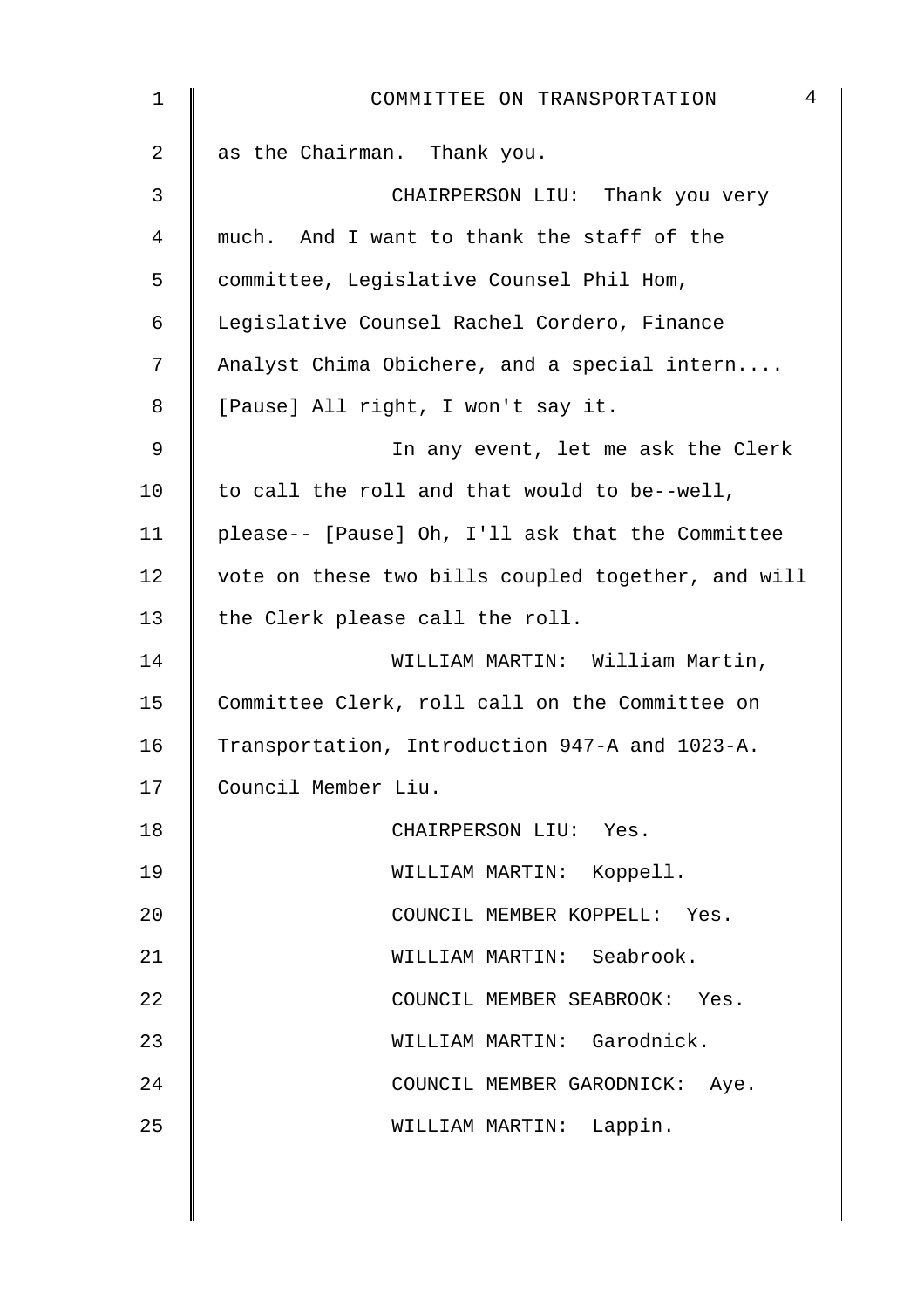| $\mathbf 1$ | 5<br>COMMITTEE ON TRANSPORTATION                 |
|-------------|--------------------------------------------------|
| 2           | COUNCIL MEMBER LAPPIN: Aye.                      |
| 3           | WILLIAM MARTIN: Mealy.                           |
| 4           | COUNCIL MEMBER MEALY: Yes.                       |
| 5           | WILLIAM MARTIN: Ignizio.                         |
| 6           | COUNCIL MEMBER IGNIZIO: Yes.                     |
| 7           | WILLIAM MARTIN: By a vote of six                 |
| 8           | in the affirmative, zero in the negative, and no |
| 9           | abstentions, item is adopted. Council Members,   |
| 10          | please sign the Committee reports, thank you.    |
| 11          | [Pause]                                          |
| 12          | WILLIAM MARTIN: Council Member                   |
| 13          | Reyna.                                           |
| 14          | COUNCIL MEMBER REYNA: I vote aye.                |
| 15          | WILLIAM MARTIN: Vote now stands at               |
| 16          | eight in the affirmative, zero in the negative,  |
| 17          | and no abstentions.                              |
| 18          | [Pause]                                          |
| 19          | WILLIAM MARTIN: Council Member                   |
| 20          | Brewer.                                          |
| 21          | COUNCIL MEMBER BREWER: I vote aye,               |
| 22          | thank you.                                       |
| 23          | [Off mic]                                        |
| 24          | COUNCIL MEMBER BREWER: I vote aye                |
| 25          | on both.                                         |
|             |                                                  |
|             |                                                  |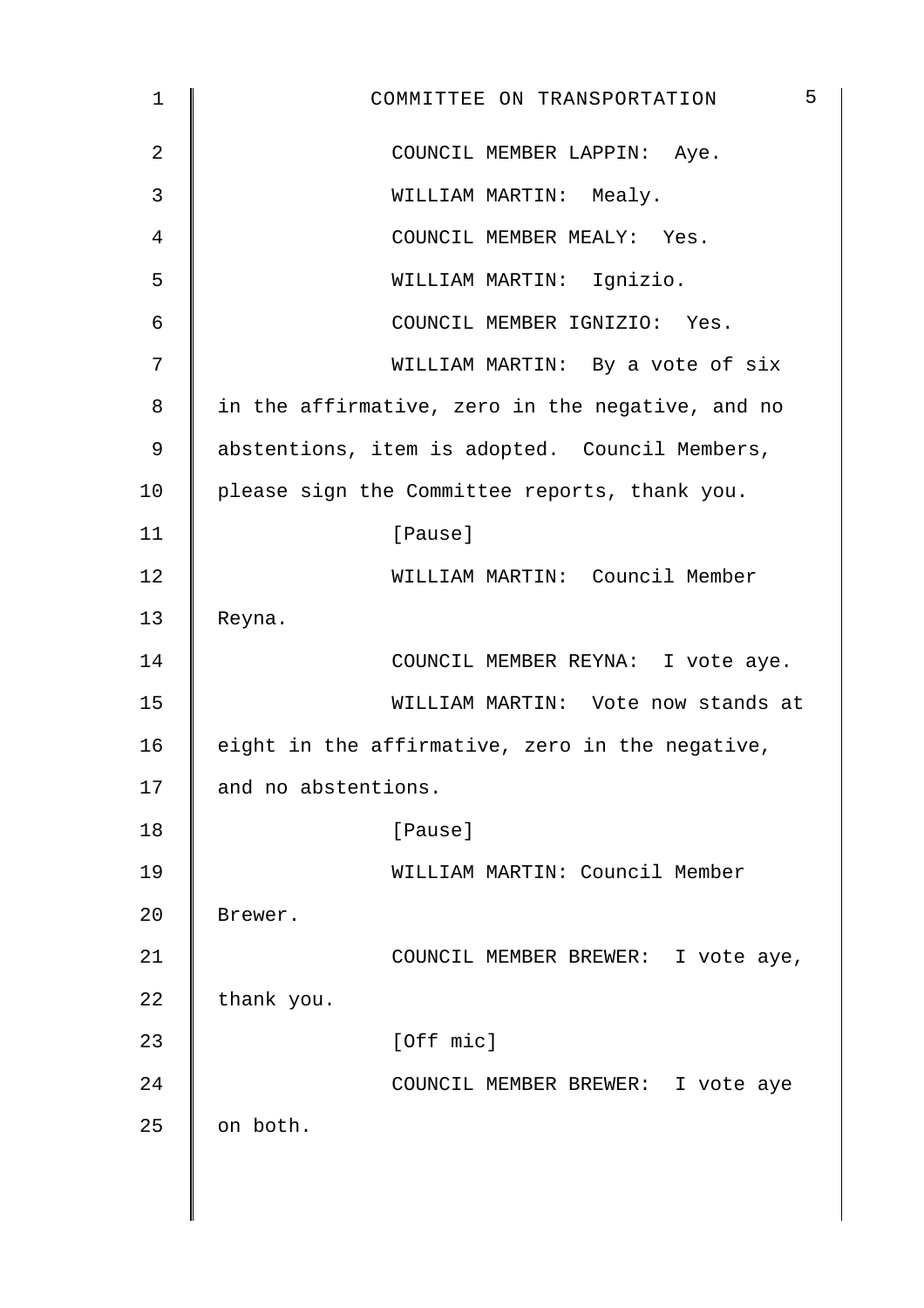| $\mathbf{1}$   | 6<br>COMMITTEE ON TRANSPORTATION                   |
|----------------|----------------------------------------------------|
| $\overline{a}$ | WILLIAM MARTIN: Vote now stands at                 |
| $\mathsf{3}$   | nine in the affirmative, zero in the negative, and |
| $\overline{4}$ | no abstentions.                                    |
| 5              | [Pause]                                            |
| $\sqrt{6}$     | [Off mic]                                          |
| 7              | COUNCIL MEMBER BREWER: The meeting                 |
| $\,8\,$        | is now adjourned. Thank you.                       |
|                |                                                    |
|                |                                                    |
|                |                                                    |
|                |                                                    |
|                |                                                    |
|                |                                                    |
|                |                                                    |
|                |                                                    |
|                |                                                    |
|                |                                                    |
|                |                                                    |
|                |                                                    |
|                |                                                    |
|                |                                                    |
|                |                                                    |
|                |                                                    |
|                |                                                    |
|                |                                                    |
|                |                                                    |